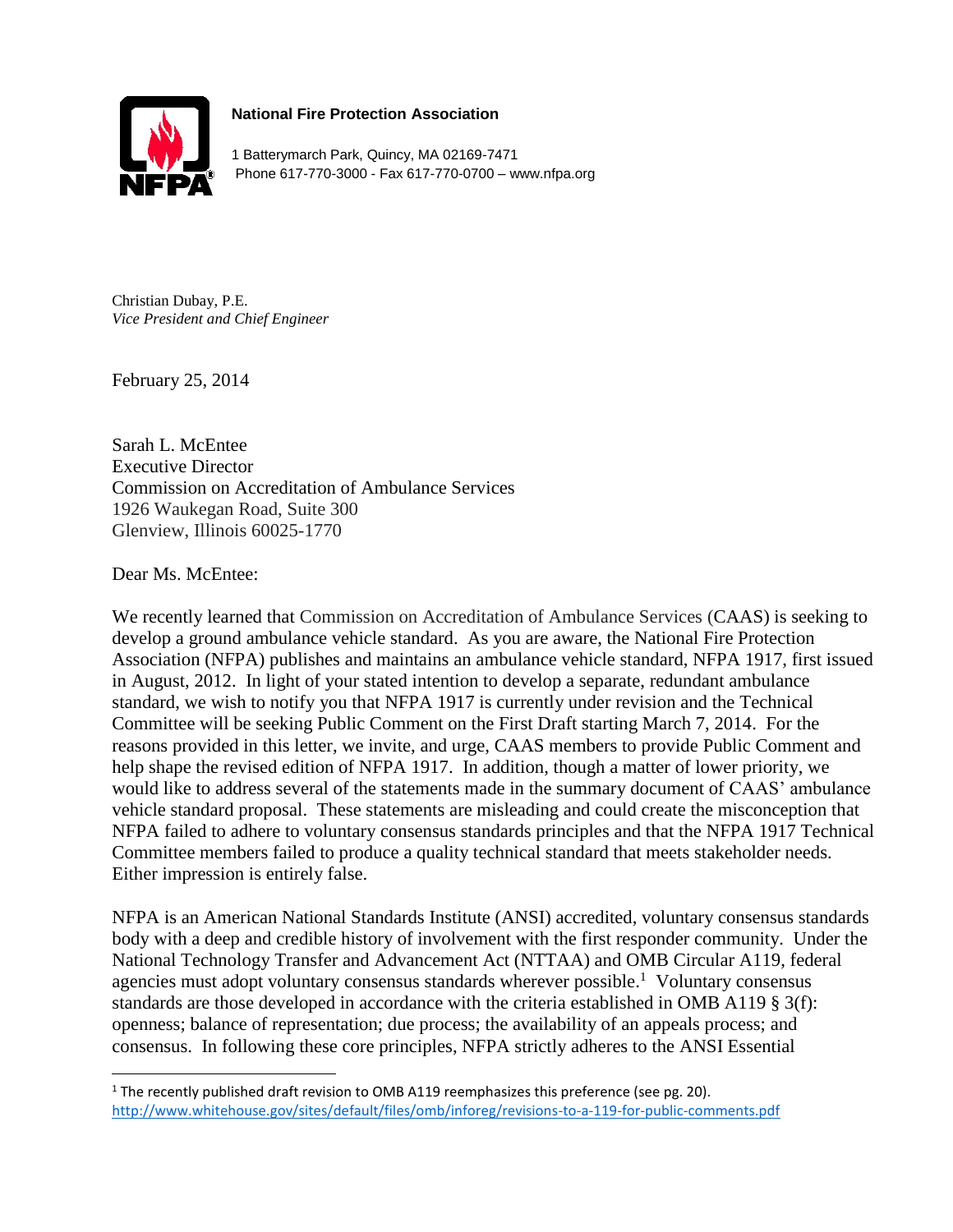Requirements, and thus all NFPA standards, including NFPA 1917, are ANSI approved voluntary consensus standards. The 2013 edition of NFPA 1917 was approved as an American National Standard on August 29, 2012. Because of this, we feel confident NFPA 1917 will meet the needs of the General Service's Administration, as it phases out the federal one star KKK specification, and in turn, meet the needs of states and other users.

In keeping with NFPA's commitment to both openness and the development of quality technical standards, the NFPA 1917 Technical Committee represents a broad range of stakeholder interests and expertise in the ambulance vehicle engineering and emergency medical fields. In fact, the Committee includes representatives from most of the organizations CAAS seeks to have join its standards project. These include: representatives from the American Ambulance Association, National Association of State EMS Officials, National Association of Emergency Medical Technicians, the National Emergency Medical Services Management Association, the International Association of Fire Chiefs, the National Volunteer Fire Council, as well as representatives from GSA, the National Institute of Occupational Safety and Health, and the Department of Homeland Security. These representatives have been active participants in the development of the standard. Furthermore, the CEO and Chairman of the Board of CAAS, Mr. Mark Meijer, serves on the NFPA 1917 Technical Committee.

Pursuant to the NFPA requirements on committee balance, the NFPA 1917 Technical Committee is structured to ensure no one interest can dominate the consensus building process. However, we would strongly urge representatives of interests that CAAS feels are missing from the NFPA process to apply for membership to the Technical Committee, or to at least provide Public Comment to the Technical Committee as it considers the next edition of NFPA 1917. Public Comments and technical committee applications can be submitted electronically at www.nfpa.org.

It should be noted that the NFPA process has proven to be responsive in meeting the needs of the first responder ambulance community. Last summer, the NFPA 1917 Technical Committee initiated two tentative interim amendments (TIA) that addressed several concerns raised with the first edition of NFPA 1917 without having to wait until 2015 for the next edition. Because NFPA's ANSIaccredited process has a proven track record of meeting user needs, we would again urge you to work within the NFPA system instead of launching a competing and duplicative project. All participants will save precious personnel and travel resources by focusing on NFPA's well-established consensus standards process rather than embarking on a new initiative.

Finally, we would like to address any false impression created by documents circulated by CAAS on the need for a new ambulance vehicle standard. In that document you note, "Although the NFPA process was *originally* based on consensus building . . ., the final product has not proven to be a universally acceptable national [ambulance standards] . . . " [emphasis added]. As described above, NFPA strictly follows an ANSI-accredited voluntary consensus standards development process. The development of 1917 did not deviate from that process. Therefore, any suggestion that the original consensus process was not used throughout is false. CAAS documents also attribute the lack of state level adoption of 1917 to "... the inability of NFPA to address concerns in regard to safety, efficiency, and technology to the broad spectrum of the EMS community." As you are likely aware, many states do not even formally adopt the federal KKK specification. The fact that states have not yet acted on NFPA 1917 in the 18 months it has been available, likely speaks much more to the